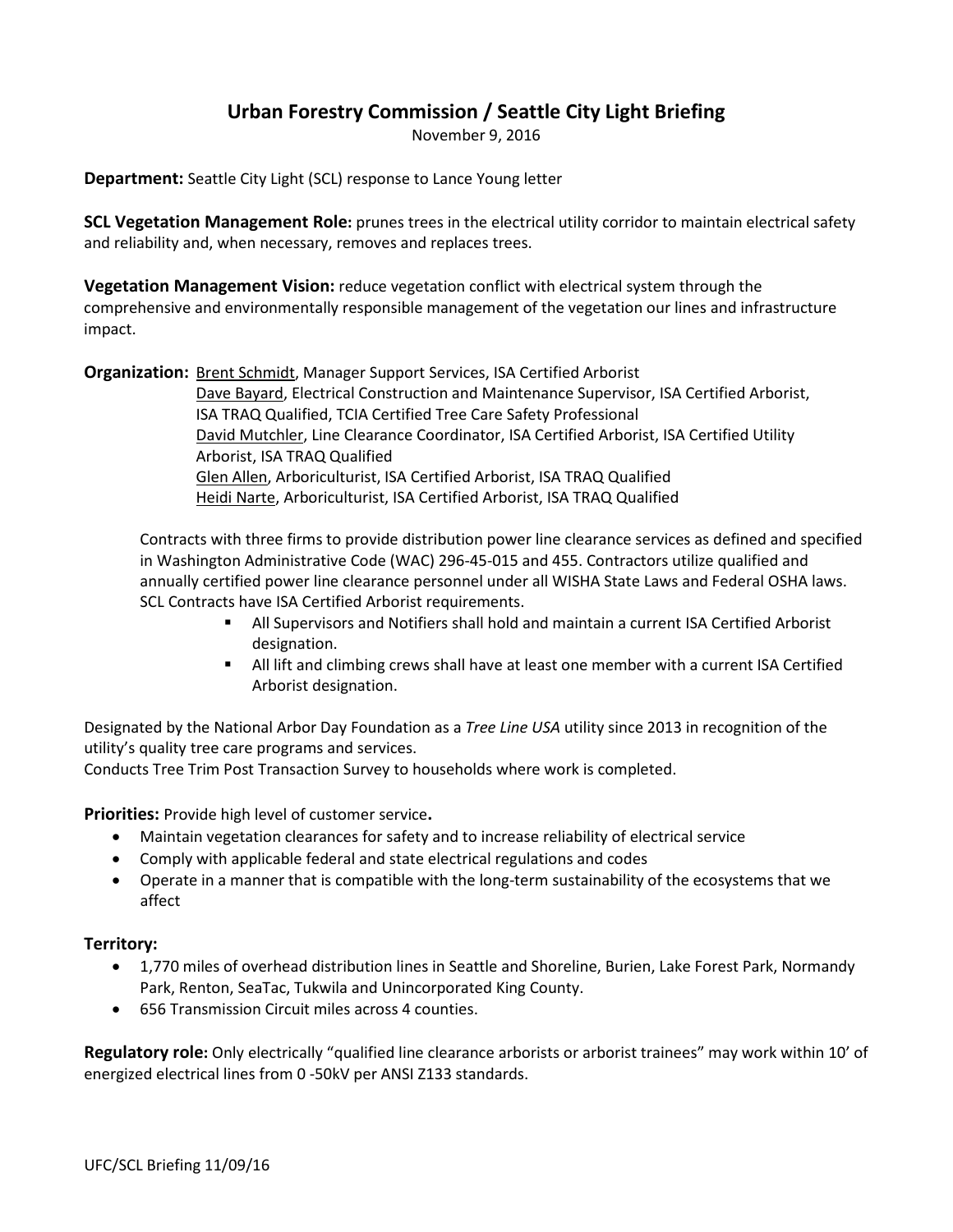# **Question 1.** *Why are Seattle City Light's minimum vegetation to power line clearance distances two to three times that of other utilities in our region?*

Our clearance distances are not two to three times other utilities. The SCL system is fundamentally different with different pruning cycles.

### **Seattle City Light (SCL)**

SCL's distribution system is mostly a 26kv system with a four to five year cycle.

SCL does not have a Pre Trim clearance distance, we have a feeder based pruning cycle.

Our objective is to have our minimum clearance hold for our cycle recognizing that individual trees have different growth rates.

Our priorities recognize the importance of regular vegetation pruning in directly affecting reliability and safety. During storms and wind events, SCL's outages are often more limited in number, affect fewer customers and have shorter duration than surrounding utilities.

In addition, our clearance distances are important for the safety of SCL electrical workers who maintain the lines and operate with minimum approach distances. This is especially important during storms and restoration events.

### **Portland General Electric (PGE)**

PGE's distribution system is a lower kv system that has a two to three year cycle for inspection and pruning. *SCL's clearance distances must reduce contact for an additional 2 or three growing seasons.*  PGE also includes a recommendation for "additional pruning to restore tree balance and soften the effects." While this may be done for aesthetic effect, it goes outside the bounds of line clearance pruning and is detrimental to the tree's health by creating additional wounds. This is not included in the objectives of utility pruning as based on ISA Best Management Practices.

#### **Snohomish Public Utility District (SNOPUD)**

Snohomish operates a 12.5kv system with a similar pruning cycle.

SNOPUD's below line clearance distance is actually larger than SCL calling for 2 ft. of clearance below the lowest communication lines. *SCL does not prune for clearance around communication lines.*  SNOPUD reliability statistics and outage timeframes are not as good as SCL's.

# **Question 2.** *Why have Seattle City Light's vegetation clearances been increased (nearly doubled) over the past five years?*

Distribution clearances have not been increased. The contact language regarding *Tree Trimming – Clearing Requirements and Methods* (Section XX provided) is mostly the same in the current contract dated 1/19/13 as in the previous contract dated 8/15/08-08/14/13.

The Transmission Vegetation Management Plan (TVMP) is directed to SCL's transmission system. It is not applicable or relevant to the electrical distribution system work. Transmission clearance distances are different than distribution clearance distances. The standards and outage impacts are greater. 240kv transmission line clearances have been increased after an evaluation of potential sag and sway of our long distance lines. Clarification on the web page was to indicate that our clearance distances are meant to exist for the pruning cycle and is not a minimum pruning distance.